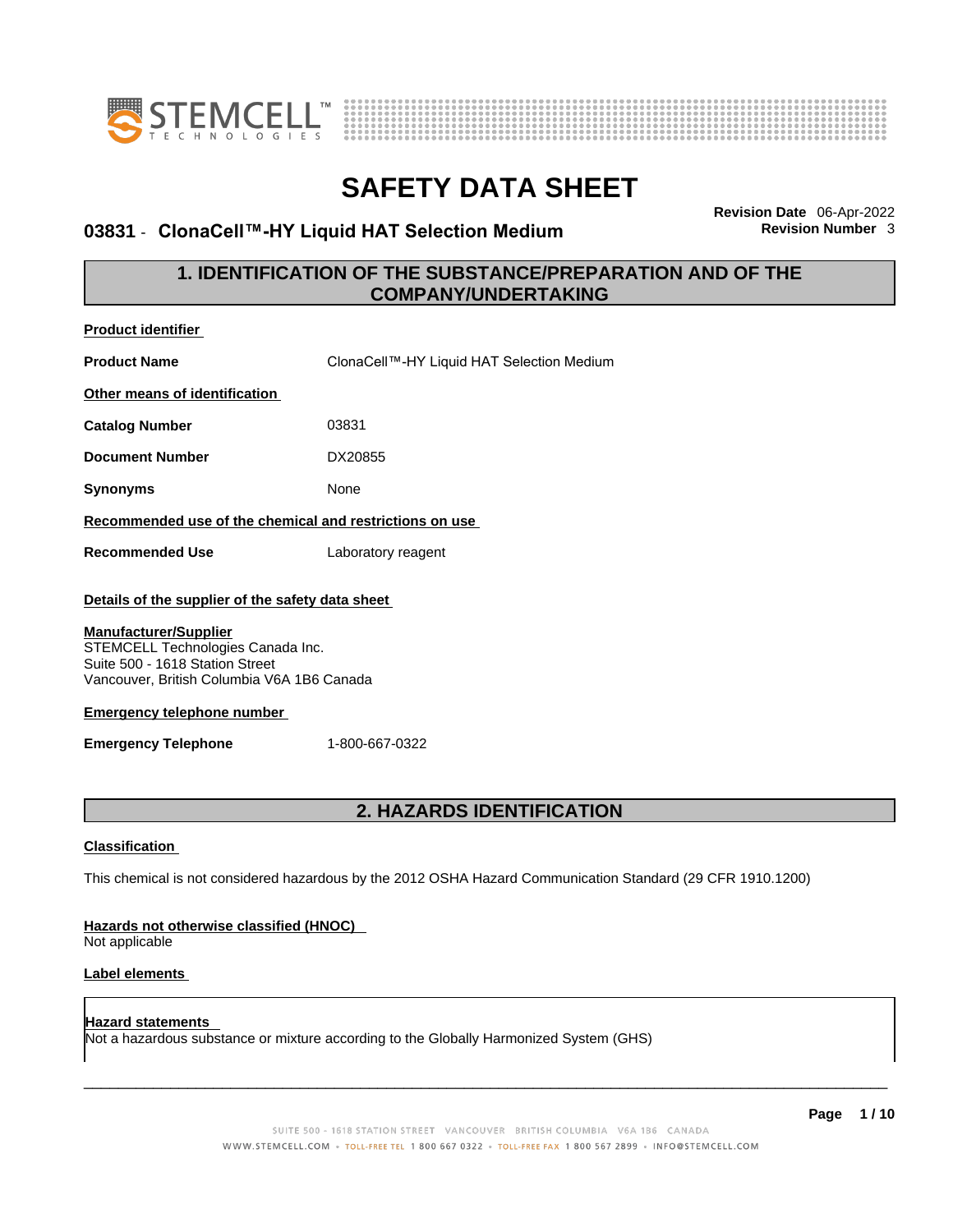



## \_\_\_\_\_\_\_\_\_\_\_\_\_\_\_\_\_\_\_\_\_\_\_\_\_\_\_\_\_\_\_\_\_\_\_\_\_\_\_\_\_\_\_\_\_\_\_\_\_\_\_\_\_\_\_\_\_\_\_\_\_\_\_\_\_\_\_\_\_\_\_\_\_\_\_\_\_\_\_\_\_\_\_\_\_\_\_\_\_\_\_\_\_ **Revision Date** 06-Apr-2022 **03831** - **ClonaCell™-HY Liquid HAT Selection Medium Revision Number** 3

The product contains no substances which at their given concentration, are considered to be hazardous to health.

**Appearance** Clear **Physical state** Liquid

**Odor** No data available

**Other Information**  Not applicable

#### **Unknown acute toxicity** 18 % of the mixture consists of ingredient(s) of unknown toxicity

18 % of the mixture consists of ingredient(s) of unknown acute oral toxicity

18 % of the mixture consists of ingredient(s) of unknown acute dermal toxicity

18 % of the mixture consists of ingredient(s) of unknown acute inhalation toxicity (gas)

18 % of the mixture consists of ingredient(s) of unknown acute inhalation toxicity (vapor)

18 % of the mixture consists of ingredient(s) of unknown acute inhalation toxicity (dust/mist)

### **3. COMPOSITION/INFORMATION ON INGREDIENTS**

#### **Substance**

Not applicable.

#### **Mixture**

Not a hazardous substance or mixture according to the Globally Harmonized System (GHS)

\*The exact percentage (concentration) of composition has been withheld as a trade secret.

### **4. FIRST AID MEASURES**

#### **Description of first aid measures**

| <b>Inhalation</b>   | Remove to fresh air.                                                                                                    |
|---------------------|-------------------------------------------------------------------------------------------------------------------------|
| Eye contact         | Rinse thoroughly with plenty of water for at least 15 minutes, lifting lower and upper eyelids.<br>Consult a physician. |
| <b>Skin contact</b> | Wash skin with soap and water.                                                                                          |
| <b>Ingestion</b>    | Clean mouth with water and drink afterwards plenty of water.                                                            |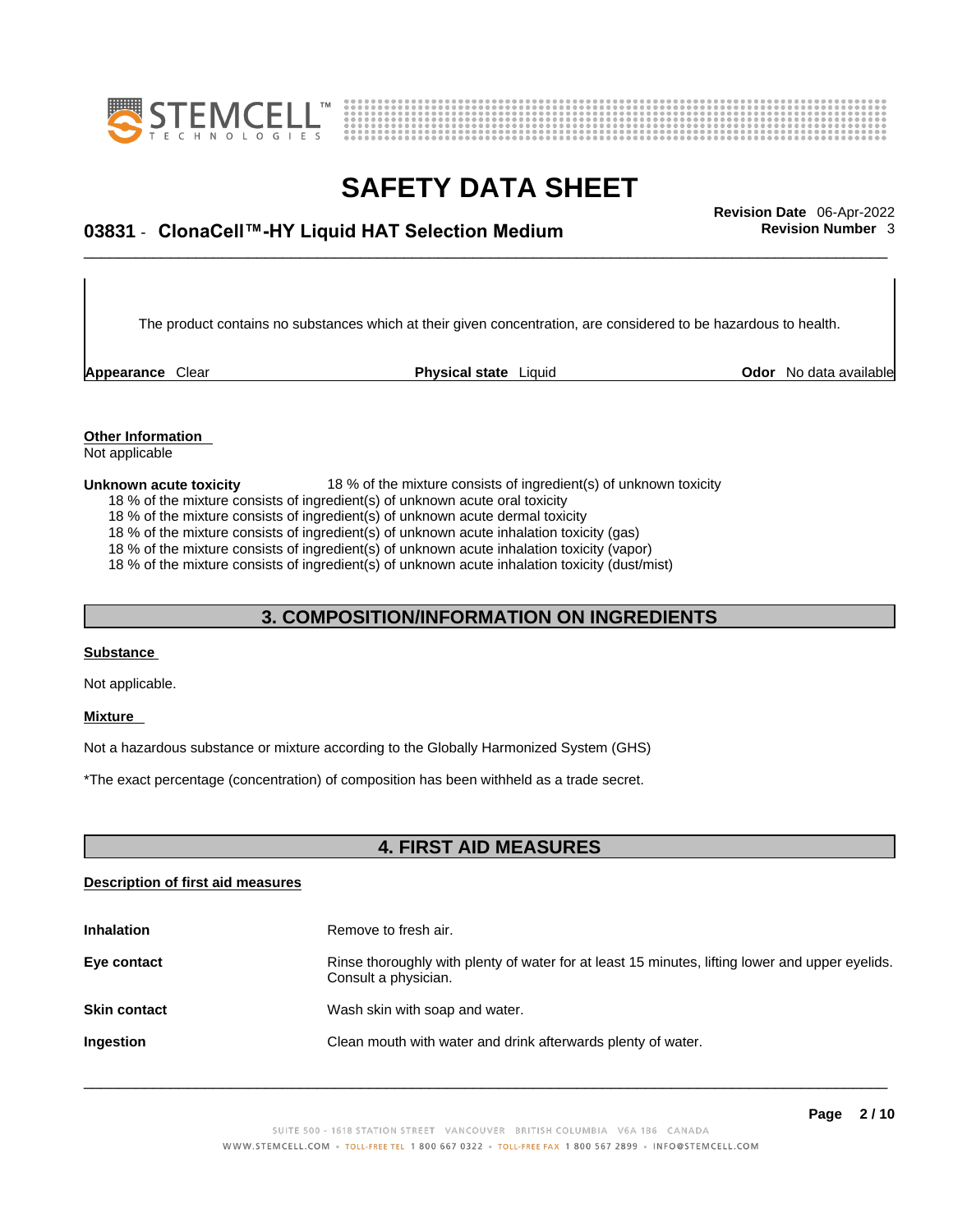



## \_\_\_\_\_\_\_\_\_\_\_\_\_\_\_\_\_\_\_\_\_\_\_\_\_\_\_\_\_\_\_\_\_\_\_\_\_\_\_\_\_\_\_\_\_\_\_\_\_\_\_\_\_\_\_\_\_\_\_\_\_\_\_\_\_\_\_\_\_\_\_\_\_\_\_\_\_\_\_\_\_\_\_\_\_\_\_\_\_\_\_\_\_ **Revision Date** 06-Apr-2022 **03831** - **ClonaCell™-HY Liquid HAT Selection Medium Revision Number** 3

| Most important symptoms and effects, both acute and delayed                                                      |                                                                                                                                       |  |  |
|------------------------------------------------------------------------------------------------------------------|---------------------------------------------------------------------------------------------------------------------------------------|--|--|
| <b>Symptoms</b>                                                                                                  | No information available.                                                                                                             |  |  |
|                                                                                                                  | Indication of any immediate medical attention and special treatment needed                                                            |  |  |
| Note to physicians<br>Treat symptomatically.                                                                     |                                                                                                                                       |  |  |
|                                                                                                                  | <b>5. FIRE-FIGHTING MEASURES</b>                                                                                                      |  |  |
| <b>Suitable Extinguishing Media</b>                                                                              | Use extinguishing measures that are appropriate to local circumstances and the<br>surrounding environment.                            |  |  |
| Unsuitable extinguishing media                                                                                   | CAUTION: Use of water spray when fighting fire may be inefficient.                                                                    |  |  |
| Specific hazards arising from the<br>chemical                                                                    | No information available.                                                                                                             |  |  |
| <b>Explosion data</b><br><b>Sensitivity to Mechanical Impact None.</b><br><b>Sensitivity to Static Discharge</b> | None.                                                                                                                                 |  |  |
| Special protective equipment for<br>fire-fighters                                                                | Firefighters should wear self-contained breathing apparatus and full firefighting turnout<br>gear. Use personal protection equipment. |  |  |

### **6. ACCIDENTAL RELEASE MEASURES**

#### **Personal precautions, protective equipment and emergency procedures**

| <b>Personal precautions</b>                          | Ensure adequate ventilation.                                                         |  |
|------------------------------------------------------|--------------------------------------------------------------------------------------|--|
|                                                      |                                                                                      |  |
|                                                      |                                                                                      |  |
| <b>Environmental precautions</b>                     | See Section 12 for additional Ecological Information.                                |  |
| Methods and material for containment and cleaning up |                                                                                      |  |
| <b>Methods for containment</b>                       | Prevent further leakage or spillage if safe to do so.                                |  |
| Methods for cleaning up                              | Pick up and transfer to properly labeled containers.                                 |  |
| Prevention of secondary hazards                      | Clean contaminated objects and areas thoroughly observing environmental regulations. |  |
| <b>Environmental precautions</b>                     |                                                                                      |  |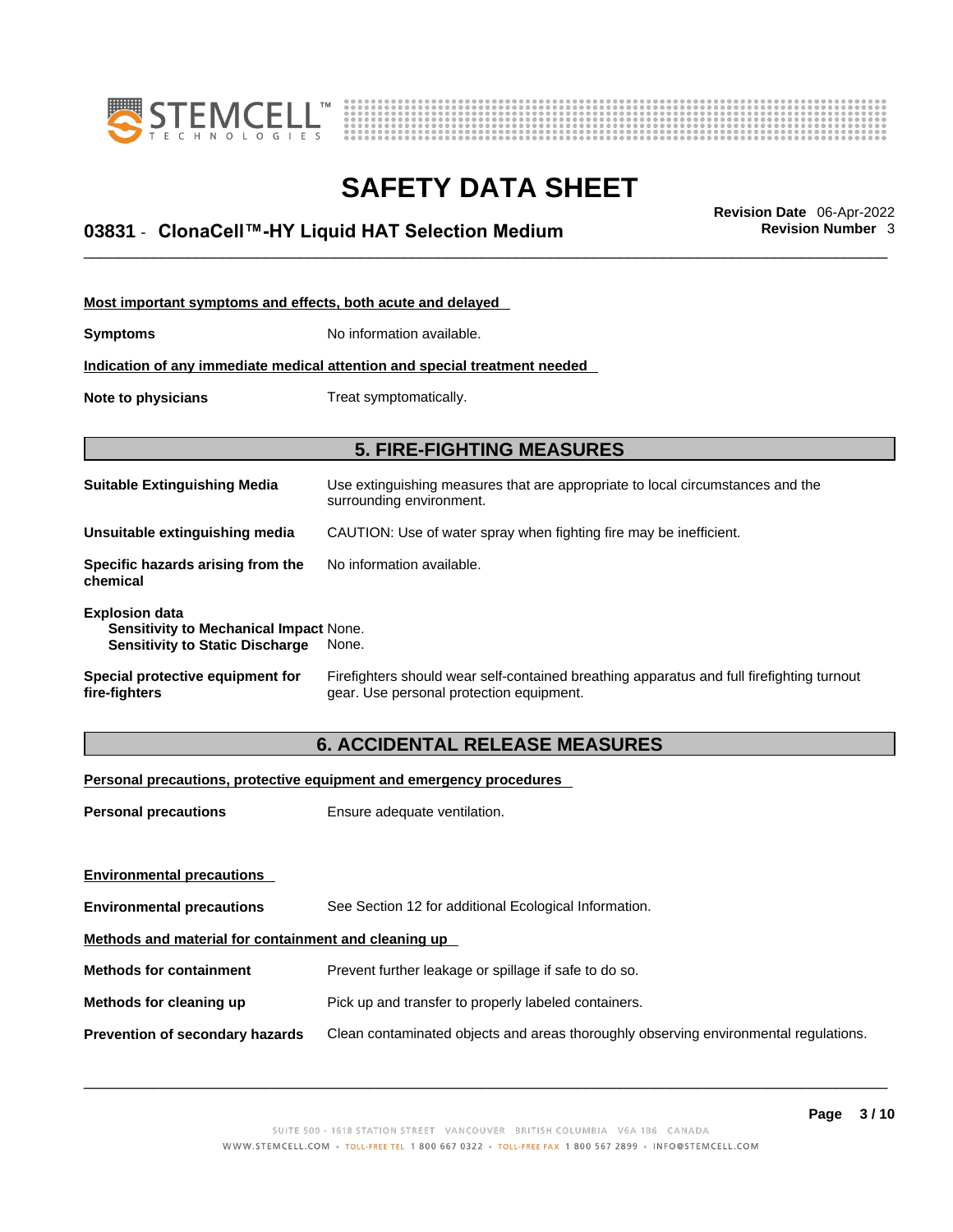



## \_\_\_\_\_\_\_\_\_\_\_\_\_\_\_\_\_\_\_\_\_\_\_\_\_\_\_\_\_\_\_\_\_\_\_\_\_\_\_\_\_\_\_\_\_\_\_\_\_\_\_\_\_\_\_\_\_\_\_\_\_\_\_\_\_\_\_\_\_\_\_\_\_\_\_\_\_\_\_\_\_\_\_\_\_\_\_\_\_\_\_\_\_ **Revision Date** 06-Apr-2022 **03831** - **ClonaCell™-HY Liquid HAT Selection Medium Revision Number** 3

|                                                              | 7. HANDLING AND STORAGE                                                                                                                                                     |
|--------------------------------------------------------------|-----------------------------------------------------------------------------------------------------------------------------------------------------------------------------|
| <b>Precautions for safe handling</b>                         |                                                                                                                                                                             |
| Advice on safe handling                                      | Handle in accordance with good industrial hygiene and safety practice.                                                                                                      |
| Conditions for safe storage, including any incompatibilities |                                                                                                                                                                             |
| <b>Storage Conditions</b>                                    | Store in accordance with information listed on the Product Information Sheet (PIS).                                                                                         |
|                                                              |                                                                                                                                                                             |
|                                                              | 8. EXPOSURE CONTROLS/PERSONAL PROTECTION                                                                                                                                    |
| <b>Control parameters</b>                                    |                                                                                                                                                                             |
| <b>Exposure Limits</b>                                       | This product, as supplied, does not contain any hazardous materials with occupational<br>exposure limits established by the region specific regulatory bodies.              |
| <b>Appropriate engineering controls</b>                      |                                                                                                                                                                             |
| <b>Engineering controls</b>                                  | Showers<br>Eyewash stations<br>Ventilation systems.                                                                                                                         |
|                                                              | Individual protection measures, such as personal protective equipment                                                                                                       |
| <b>Eye/face protection</b>                                   | No special protective equipment required.                                                                                                                                   |
| Skin and body protection                                     | No special protective equipment required.                                                                                                                                   |
|                                                              |                                                                                                                                                                             |
| <b>Respiratory protection</b>                                | No protective equipment is needed under normal use conditions. If exposure limits are<br>exceeded or irritation is experienced, ventilation and evacuation may be required. |
| <b>General hygiene considerations</b>                        | Handle in accordance with good industrial hygiene and safety practice.                                                                                                      |

## **9. PHYSICAL AND CHEMICAL PROPERTIES**

**Information on basic physical and chemical properties Physical state** Liquid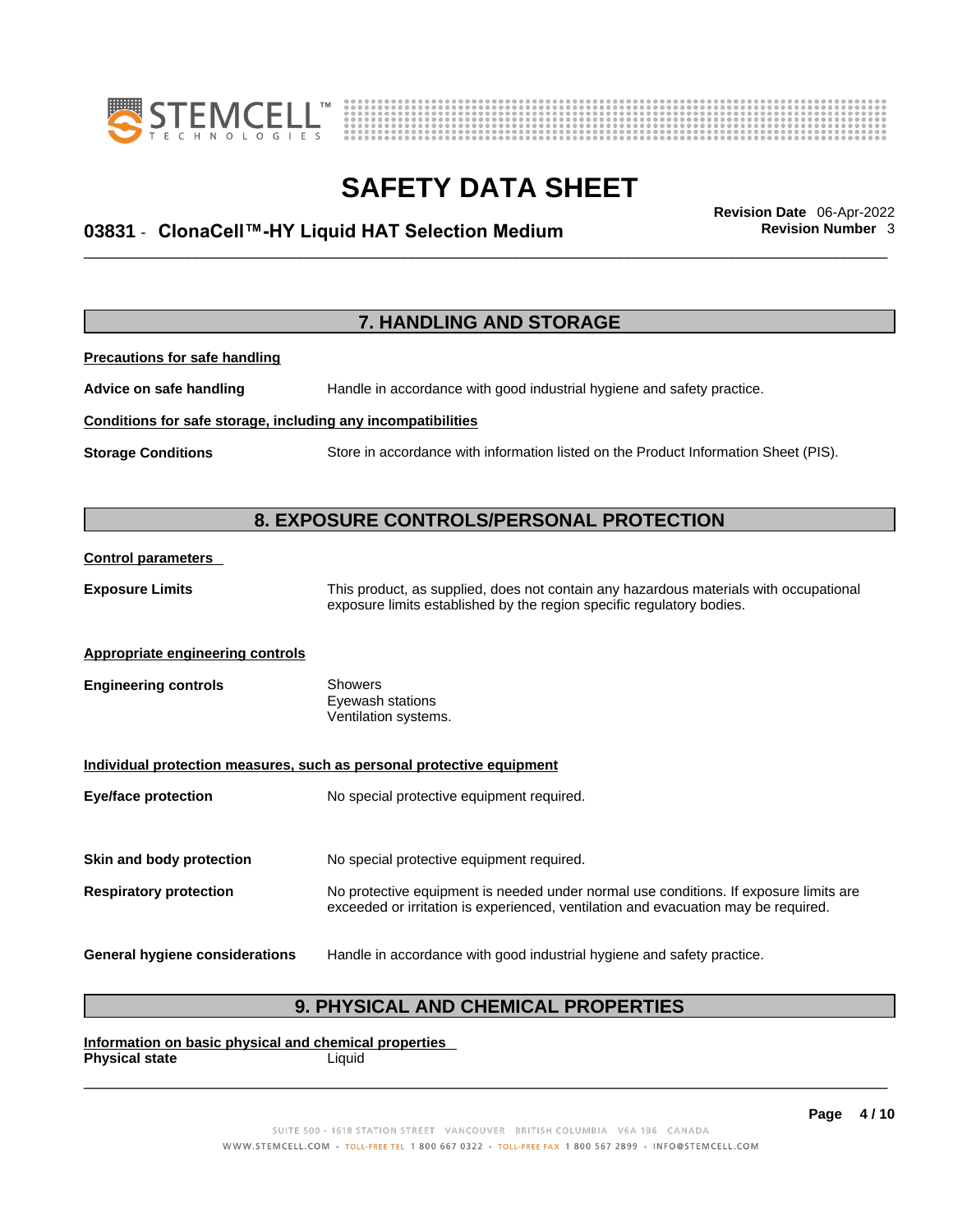



## \_\_\_\_\_\_\_\_\_\_\_\_\_\_\_\_\_\_\_\_\_\_\_\_\_\_\_\_\_\_\_\_\_\_\_\_\_\_\_\_\_\_\_\_\_\_\_\_\_\_\_\_\_\_\_\_\_\_\_\_\_\_\_\_\_\_\_\_\_\_\_\_\_\_\_\_\_\_\_\_\_\_\_\_\_\_\_\_\_\_\_\_\_ **Revision Date** 06-Apr-2022 **03831** - **ClonaCell™-HY Liquid HAT Selection Medium Revision Number** 3

| Appearance     | Clear             |
|----------------|-------------------|
| Color          | red               |
| Odor           | No data available |
| Odor threshold | No data available |

| <b>Property</b>                     | <b>Values</b>                                             | Remarks • Method |  |
|-------------------------------------|-----------------------------------------------------------|------------------|--|
| рH                                  | No data available                                         | None known       |  |
| Melting point / freezing point      | No data available                                         | None known       |  |
| Boiling point / boiling range       | No data available                                         | None known       |  |
| <b>Flash point</b>                  | No data available                                         | None known       |  |
| <b>Evaporation rate</b>             | No data available                                         | None known       |  |
| Flammability (solid, gas)           | No data available                                         | None known       |  |
| <b>Flammability Limit in Air</b>    |                                                           | None known       |  |
| <b>Upper flammability limit:</b>    | No data available                                         |                  |  |
| Lower flammability limit:           | No data available                                         |                  |  |
| Vapor pressure                      | No data available                                         | None known       |  |
| <b>Vapor density</b>                | No data available                                         | None known       |  |
| <b>Relative density</b>             | No data available                                         | None known       |  |
| <b>Water solubility</b>             | No data available                                         | None known       |  |
| Solubility in other solvents        | No data available                                         | None known       |  |
| <b>Partition coefficient</b>        | No data available                                         | None known       |  |
| <b>Autoignition temperature</b>     | No data available                                         | None known       |  |
| <b>Decomposition temperature</b>    | No data available                                         | None known       |  |
| <b>Kinematic viscosity</b>          | No data available                                         | None known       |  |
| <b>Dynamic viscosity</b>            | No data available                                         | None known       |  |
| <b>Explosive properties</b>         | No data available                                         |                  |  |
| <b>Oxidizing properties</b>         | No information available                                  |                  |  |
| <b>Other Information</b>            |                                                           |                  |  |
| <b>Softening point</b>              | No information available                                  |                  |  |
| <b>Molecular weight</b>             | No information available                                  |                  |  |
| <b>Molecular formula</b>            | No information available                                  |                  |  |
| <b>VOC Content (%)</b>              | No information available                                  |                  |  |
| <b>Liquid Density</b>               | No information available                                  |                  |  |
| <b>Bulk density</b>                 | No information available                                  |                  |  |
| <b>10. STABILITY AND REACTIVITY</b> |                                                           |                  |  |
| <b>Reactivity</b>                   | No information available.                                 |                  |  |
| <b>Chemical stability</b>           | Stable under recommended transport or storage conditions. |                  |  |
| Possibility of hazardous reactions  | None under normal processing.                             |                  |  |

### **Conditions to avoid** None known based on information supplied.

**Incompatible materials** None known based on information supplied.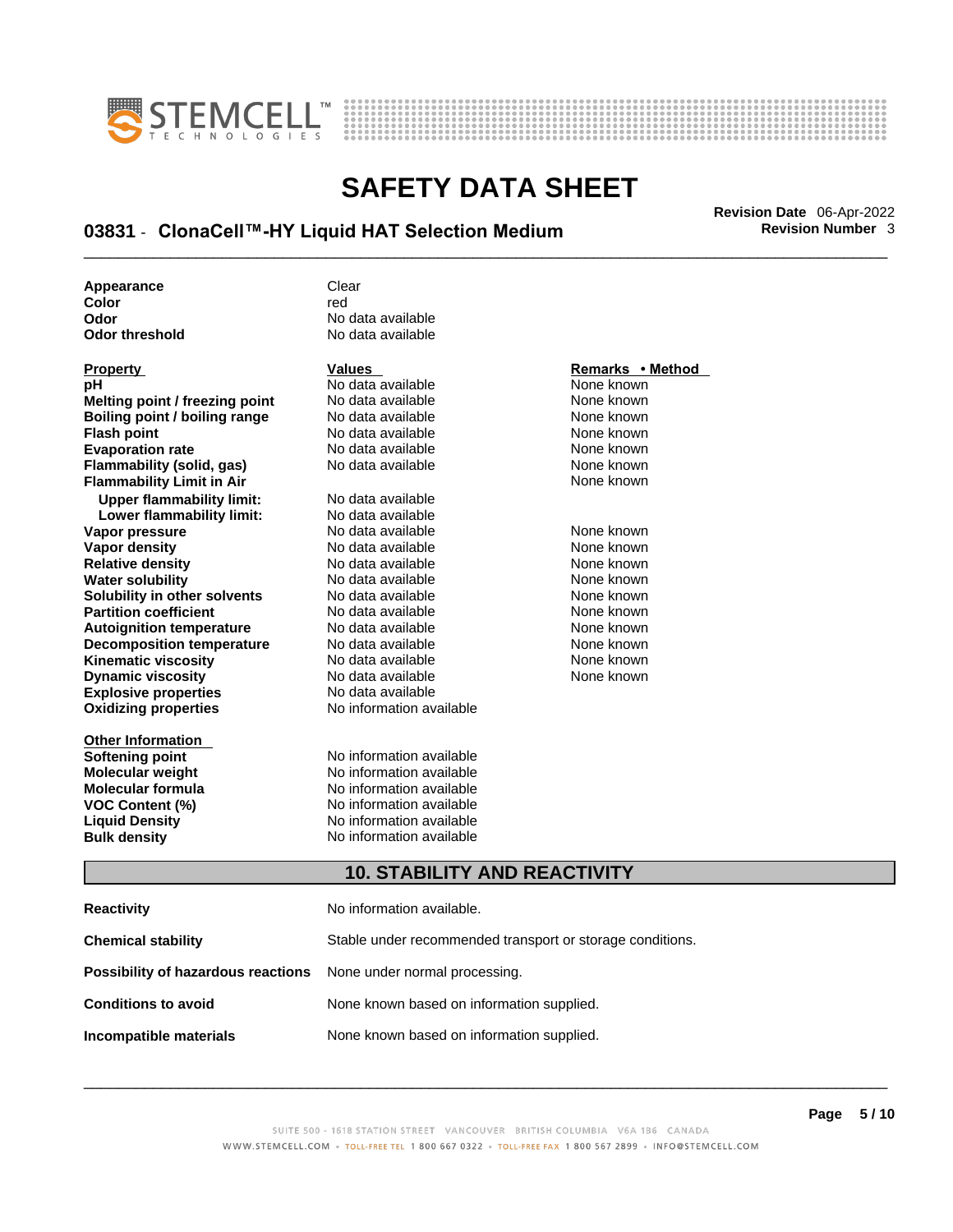



## \_\_\_\_\_\_\_\_\_\_\_\_\_\_\_\_\_\_\_\_\_\_\_\_\_\_\_\_\_\_\_\_\_\_\_\_\_\_\_\_\_\_\_\_\_\_\_\_\_\_\_\_\_\_\_\_\_\_\_\_\_\_\_\_\_\_\_\_\_\_\_\_\_\_\_\_\_\_\_\_\_\_\_\_\_\_\_\_\_\_\_\_\_ **Revision Date** 06-Apr-2022 **03831** - **ClonaCell™-HY Liquid HAT Selection Medium Revision Number** 3

**Hazardous decomposition products** None known based on information supplied.

### **11. TOXICOLOGICAL INFORMATION**

**Information on likely routes of exposure**

**Product Information**

| <b>Inhalation</b>                                                            | Specific test data for the substance or mixture is not available. |  |
|------------------------------------------------------------------------------|-------------------------------------------------------------------|--|
| Eye contact                                                                  | Specific test data for the substance or mixture is not available. |  |
| <b>Skin contact</b>                                                          | Specific test data for the substance or mixture is not available. |  |
| Ingestion                                                                    | Specific test data for the substance or mixture is not available. |  |
| Symptoms related to the physical, chemical and toxicological characteristics |                                                                   |  |
| Symptoms                                                                     | No information available.                                         |  |

**Numerical measures of toxicity**

#### **Acute toxicity**

**Unknown acute toxicity** 18 % of the mixture consists of ingredient(s) of unknown toxicity 18 % of the mixture consists of ingredient(s) of unknown acute oral toxicity

18 % of the mixture consists of ingredient(s) of unknown acute dermal toxicity

18 % of the mixture consists of ingredient(s) of unknown acute inhalation toxicity (gas)

18 % of the mixture consists of ingredient(s) of unknown acute inhalation toxicity (vapor)

18 % of the mixture consists of ingredient(s) of unknown acute inhalation toxicity (dust/mist)

Product Information

#### **Delayed and immediate effects as well as chronic effects from short and long-term exposure**

| <b>Skin corrosion/irritation</b>         | No information available. |  |
|------------------------------------------|---------------------------|--|
| Product Information                      |                           |  |
| Serious eye damage/eye irritation        | No information available. |  |
| <b>Product Information</b>               |                           |  |
| <b>Respiratory or skin sensitization</b> | No information available. |  |
| <b>Product Information</b>               |                           |  |
| <b>Germ cell mutagenicity</b>            | No information available. |  |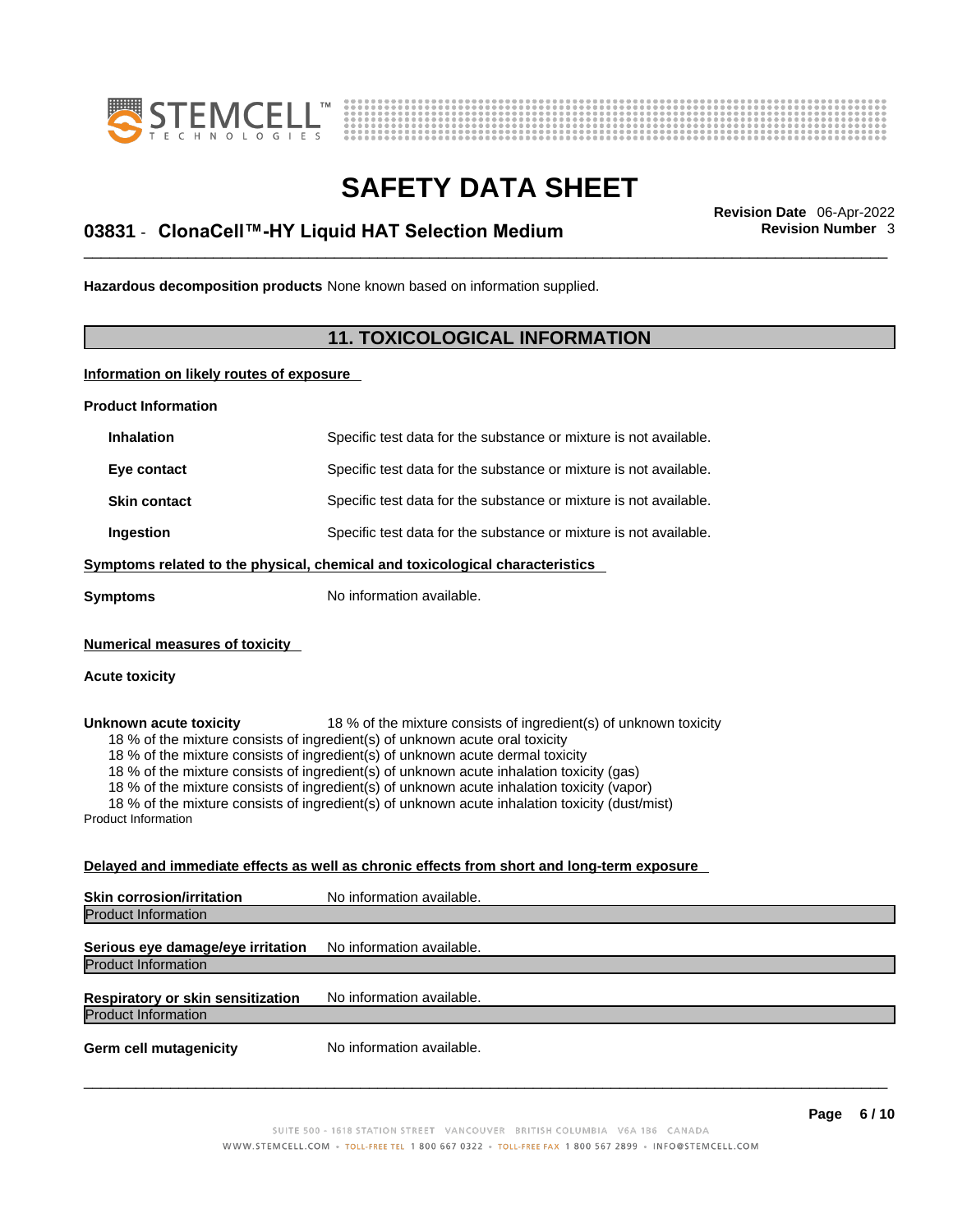



## \_\_\_\_\_\_\_\_\_\_\_\_\_\_\_\_\_\_\_\_\_\_\_\_\_\_\_\_\_\_\_\_\_\_\_\_\_\_\_\_\_\_\_\_\_\_\_\_\_\_\_\_\_\_\_\_\_\_\_\_\_\_\_\_\_\_\_\_\_\_\_\_\_\_\_\_\_\_\_\_\_\_\_\_\_\_\_\_\_\_\_\_\_ **Revision Date** 06-Apr-2022 **03831** - **ClonaCell™-HY Liquid HAT Selection Medium Revision Number** 3

| <b>Product Information</b>             |                                                                                                                    |  |
|----------------------------------------|--------------------------------------------------------------------------------------------------------------------|--|
| Carcinogenicity                        | No information available.                                                                                          |  |
| <b>Reproductive toxicity</b>           | No information available.<br><b>Product Information</b>                                                            |  |
| <b>STOT - single exposure</b>          | No information available.<br><b>Product Information</b>                                                            |  |
| <b>STOT - repeated exposure</b>        | No information available.<br><b>Product Information</b>                                                            |  |
| <b>Aspiration hazard</b>               | No information available.                                                                                          |  |
|                                        | <b>12. ECOLOGICAL INFORMATION</b>                                                                                  |  |
| <b>Ecotoxicity</b>                     | <b>Product Information</b>                                                                                         |  |
|                                        |                                                                                                                    |  |
| <b>Persistence and degradability</b>   | No information available.                                                                                          |  |
| <b>Bioaccumulation</b>                 | There is no data for this product.                                                                                 |  |
| <b>Other adverse effects</b>           | No information available.                                                                                          |  |
| <b>13. DISPOSAL CONSIDERATIONS</b>     |                                                                                                                    |  |
| Waste treatment methods                |                                                                                                                    |  |
| Waste from residues/unused<br>products | Dispose of in accordance with local regulations. Dispose of waste in accordance with<br>environmental legislation. |  |
| <b>Contaminated packaging</b>          | Do not reuse empty containers.                                                                                     |  |
|                                        |                                                                                                                    |  |

### **14. TRANSPORT INFORMATION**

DOT Not regulated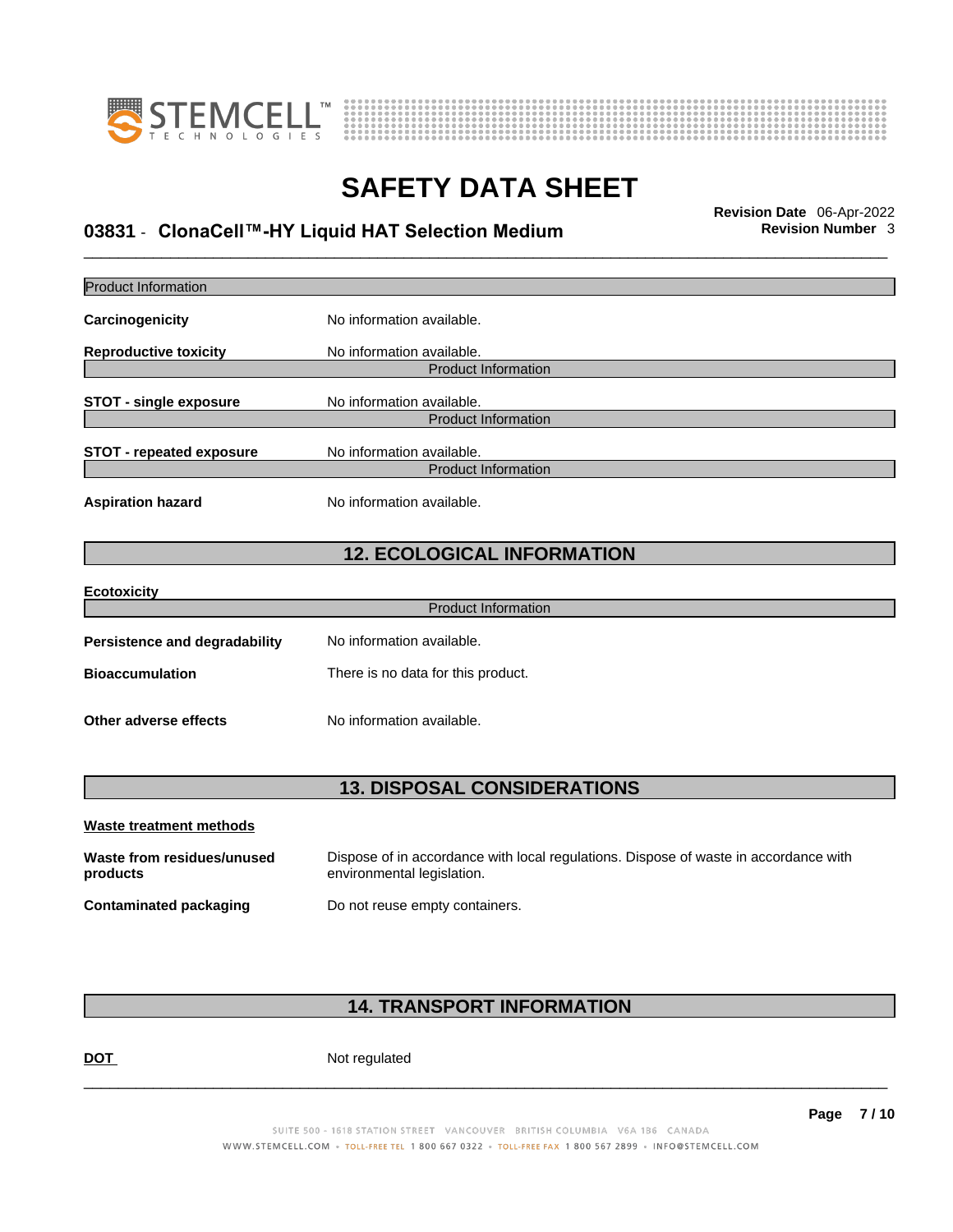



## \_\_\_\_\_\_\_\_\_\_\_\_\_\_\_\_\_\_\_\_\_\_\_\_\_\_\_\_\_\_\_\_\_\_\_\_\_\_\_\_\_\_\_\_\_\_\_\_\_\_\_\_\_\_\_\_\_\_\_\_\_\_\_\_\_\_\_\_\_\_\_\_\_\_\_\_\_\_\_\_\_\_\_\_\_\_\_\_\_\_\_\_\_ **Revision Date** 06-Apr-2022 **03831** - **ClonaCell™-HY Liquid HAT Selection Medium Revision Number** 3

| <b>TDG</b>  | Not regulated |
|-------------|---------------|
| <b>MEX</b>  | Not regulated |
| ICAO (air)  | Not regulated |
| <b>IATA</b> | Not regulated |
| <b>IMDG</b> | Not regulated |
| <b>RID</b>  | Not regulated |
| <b>ADR</b>  | Not regulated |
| <b>ADN</b>  | Not regulated |

### **15. REGULATORY INFORMATION**

| International Inventories |                 |  |
|---------------------------|-----------------|--|
| <b>TSCA</b>               | Does not comply |  |
| <b>DSL/NDSL</b>           | Does not comply |  |
| <b>EINECS/ELINCS</b>      | Does not comply |  |
| <b>ENCS</b>               | Does not comply |  |
| <b>IECSC</b>              | Does not comply |  |
| <b>KECL</b>               | Does not comply |  |
| <b>PICCS</b>              | Does not comply |  |
| <b>AICS</b>               | Does not comply |  |
|                           |                 |  |

 **Legend:** 

 **TSCA** - United States Toxic Substances Control Act Section 8(b) Inventory

 **DSL/NDSL** - Canadian Domestic Substances List/Non-Domestic Substances List

 **EINECS/ELINCS** - European Inventory of Existing Chemical Substances/European List of Notified Chemical Substances

 **ENCS** - Japan Existing and New Chemical Substances

 **IECSC** - China Inventory of Existing Chemical Substances

 **KECL** - Korean Existing and Evaluated Chemical Substances

 **PICCS** - Philippines Inventory of Chemicals and Chemical Substances

 **AICS** - Australian Inventory of Chemical Substances

#### **US Federal Regulations**

#### **SARA 313**

Section 313 of Title III of the Superfund Amendments and Reauthorization Act of 1986 (SARA). This product does not contain any chemicals which are subject to the reporting requirements of the Act and Title 40 of the Code of Federal Regulations, Part 372.

| No |  |
|----|--|
| N٥ |  |
|    |  |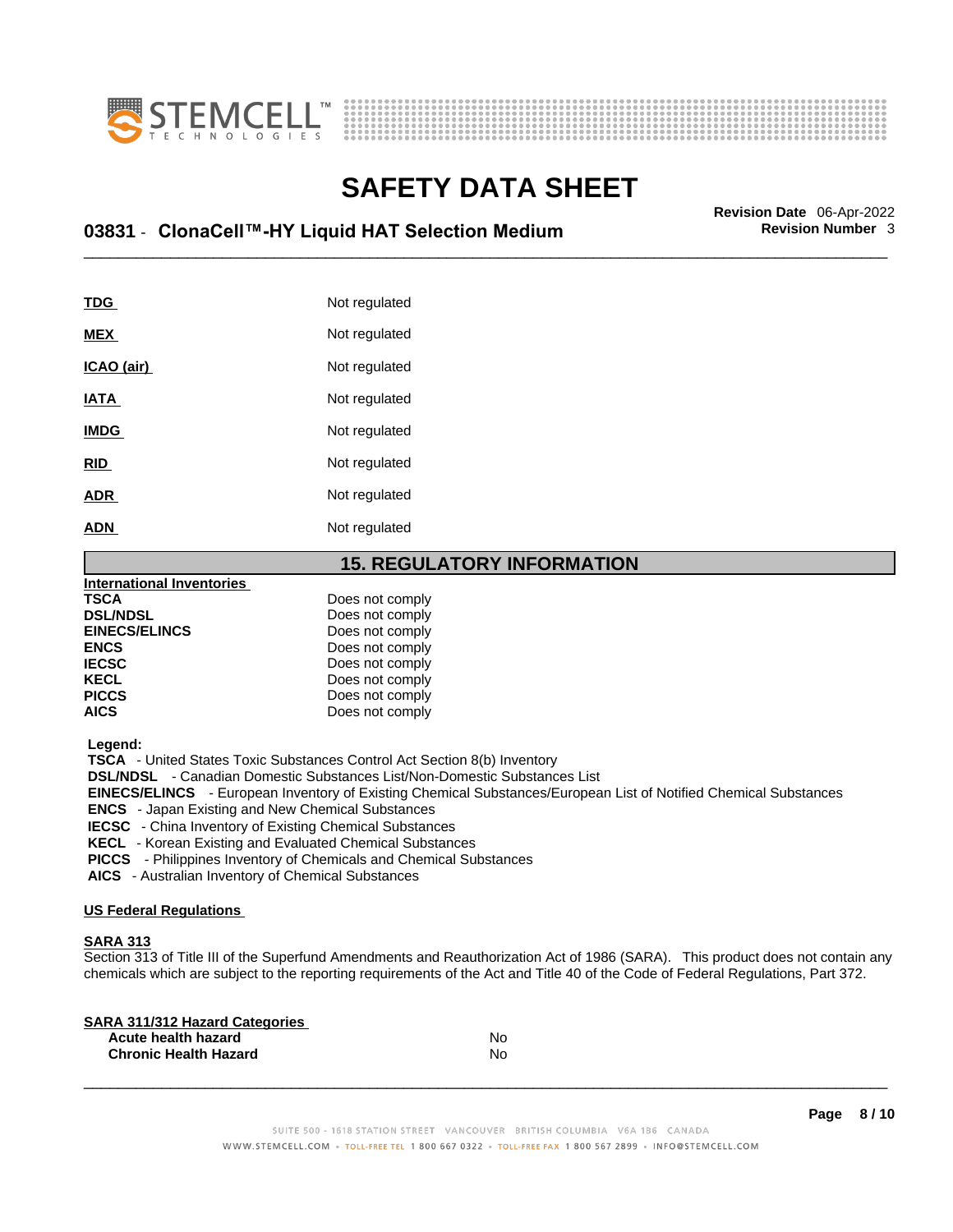



## \_\_\_\_\_\_\_\_\_\_\_\_\_\_\_\_\_\_\_\_\_\_\_\_\_\_\_\_\_\_\_\_\_\_\_\_\_\_\_\_\_\_\_\_\_\_\_\_\_\_\_\_\_\_\_\_\_\_\_\_\_\_\_\_\_\_\_\_\_\_\_\_\_\_\_\_\_\_\_\_\_\_\_\_\_\_\_\_\_\_\_\_\_ **Revision Date** 06-Apr-2022 **03831** - **ClonaCell™-HY Liquid HAT Selection Medium Revision Number** 3

| Fire hazard                       | No  |
|-----------------------------------|-----|
| Sudden release of pressure hazard | No. |
| <b>Reactive Hazard</b>            | No  |

#### **CWA** (Clean Water Act)

This product does not contain any substances regulated as pollutants pursuant to the Clean Water Act (40 CFR 122.21 and 40 CFR 122.42).

#### **CERCLA**

This material, as supplied, does not contain any substances regulated as hazardous substances under the Comprehensive Environmental Response Compensation and Liability Act (CERCLA) (40 CFR 302) or the Superfund Amendments and Reauthorization Act (SARA) (40 CFR 355). There may be specific reporting requirements at the local, regional, or state level pertaining to releases of this material.

#### **US State Regulations**

#### **California Proposition 65**

This product contains the following Proposition 65 chemicals.

| Chemical name         | California Proposition 65 |  |
|-----------------------|---------------------------|--|
| Aminopterin - 54-62-6 | Developmental             |  |
|                       | Female Reproductive       |  |

#### **U.S. State Right-to-Know Regulations**

#### **US State Regulations**

| Chemical name | <b>New Jersey</b> | <b>Massachusetts</b> | Pennsylvania |
|---------------|-------------------|----------------------|--------------|
| Water         |                   |                      |              |
| 7732-18-5     |                   |                      |              |

#### **U.S. EPA Label Information**

**EPA Pesticide Registration Number** Not applicable

### **16. OTHER INFORMATION, INCLUDING DATE OF PREPARATION OF THE LAST REVISION**

**Prepared By, State Control. STEMCELL Technologies Canada Inc.** Cuality Control. STEMCELL Technologies Canada Inc.

**Revision Date** 06-Apr-2022

**Revision Note** Noinformation available. **Disclaimer**

The information provided in this Safety Data Sheet is correct to the best of our knowledge, information and belief at the